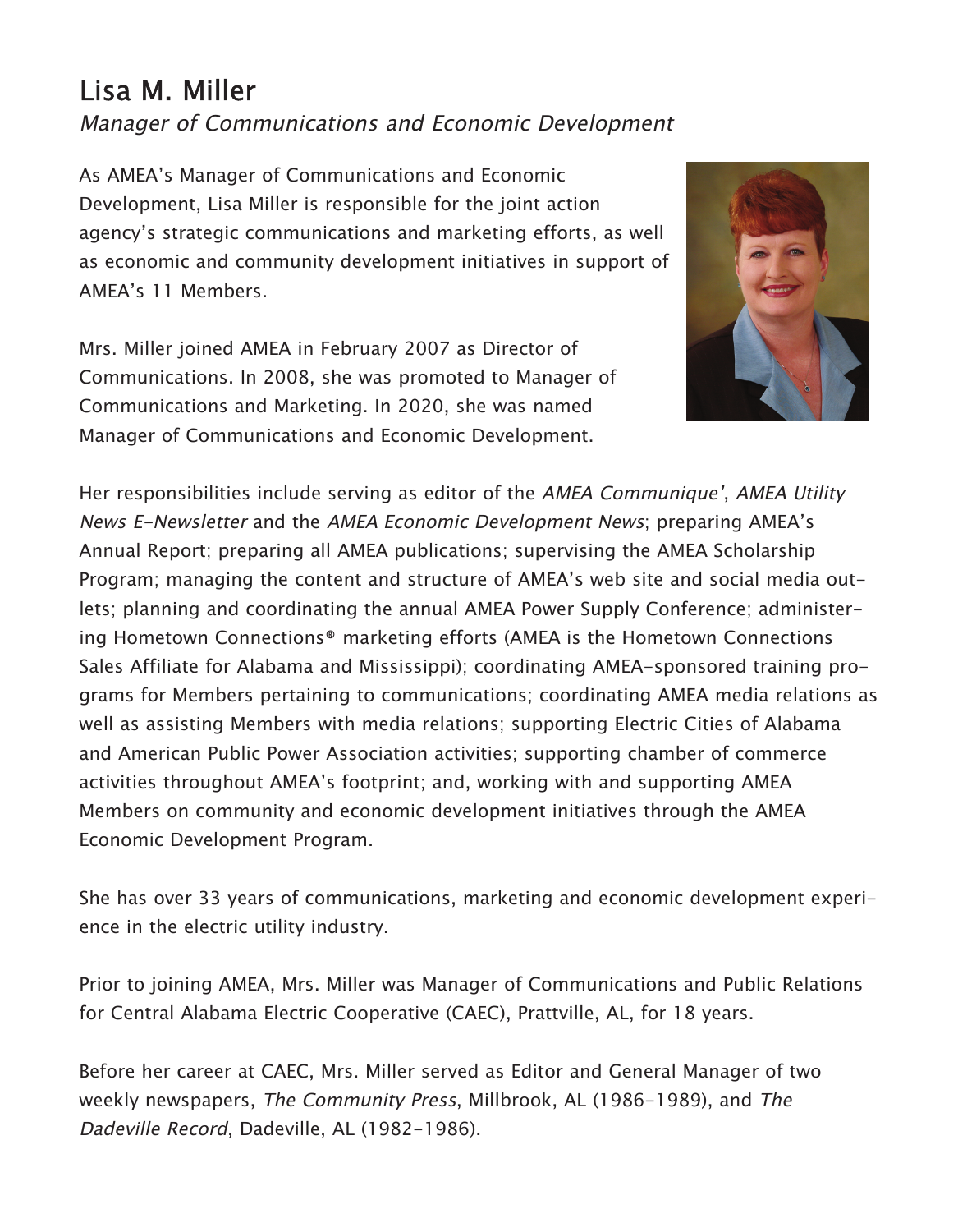She has won numerous communication awards from the Alabama Rural Electric Association, the National Rural Electric Cooperative Association, the Cooperative Communicators Association (CCA), and the Montgomery Association of Business Communicators (MABC). In June 2006, she received her Master Cooperative Communicator certification from CCA.

Mrs. Miller serves on the Advisory Board of Auburn University's Government & Economic Development Institute.

She is a member of the Economic Development Association of Alabama and the Southern Economic Development Council. She serves on the Governmental Affairs and Economic Growth & Expansion Committees of Manufacture Alabama.

Mrs. Miller is a member of the Lake Martin Area Economic Development Alliance Board of Directors.

She is a member of the Alabama Communities of Excellence Board of Directors, where she served two terms as president (2014 and 2015).

In 2015, Mrs. Miller was appointed to the Main Street Alabama Board of Directors. She has served as secretary of the board, as well as chair-elect. In 2019, Mrs. Miller was elected chairman of the board, of which she served a two-year term (2020-2022). She currently serves as chairman of the Main Street Alabama Advisory Council.

Mrs. Miller serves on the Alabama League of Municipalities Economic Development Academy Resource Advisory Council.

She has been a member of the Public Relations Council of Alabama, Montgomery Chapter, and the Southern Public Relations Federation since 1999. She is a past president of the Montgomery Association of Business Communicators.

Mrs. Miller is actively involved in her community. She is a member of the City of Prattville Industrial Development Board of Directors, where she serves as vice chairman. She is also a member of the Autauga County United Way Board of Directors.

She is a board member of the Prattville Area Chamber of Commerce, where she is a past chairman of the board. She served as chairman of the Economic Development Committee for six years. She is also a past board member of the Wetumpka Area Chamber of Commerce.